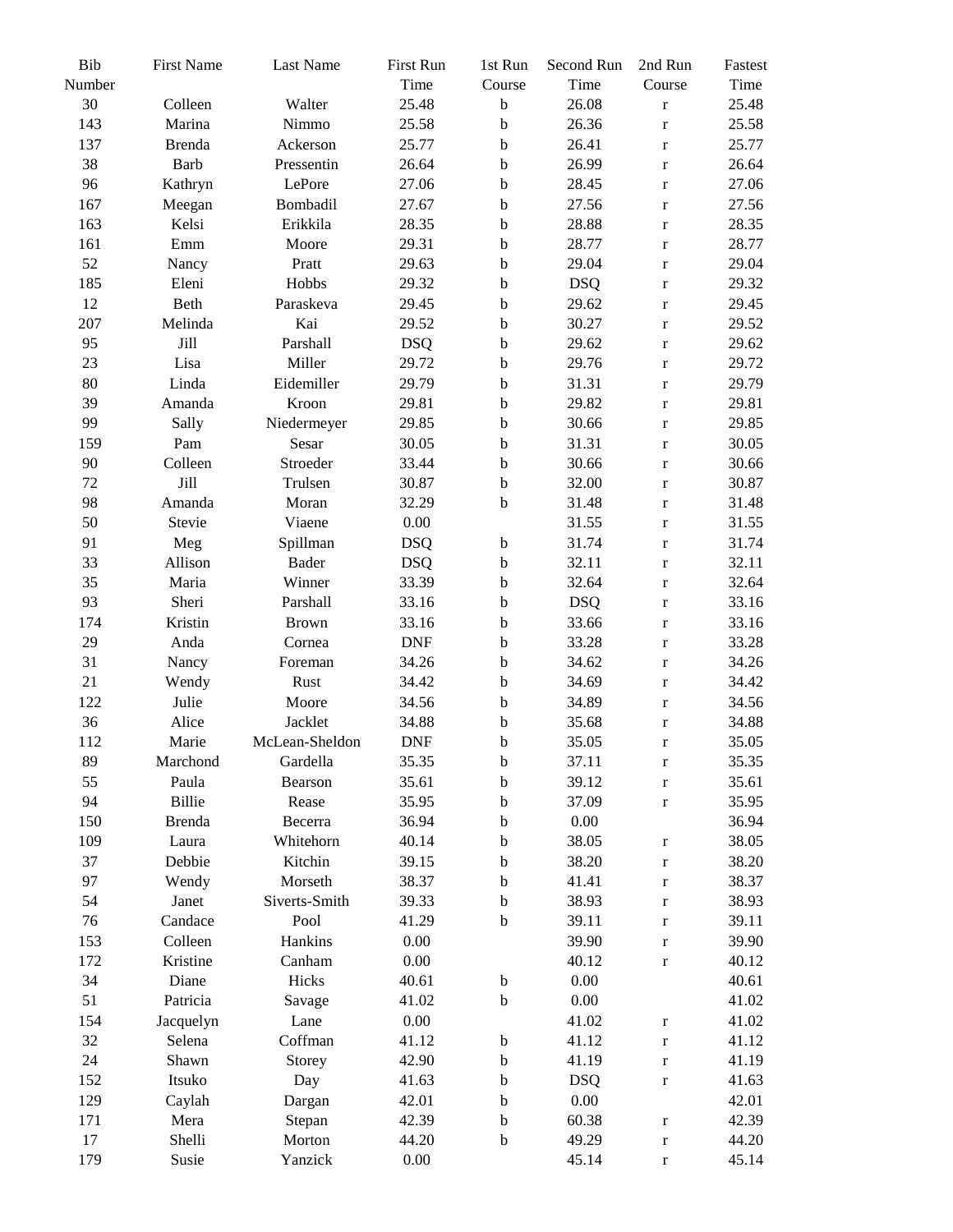| 119 | Pat      | Barry           | 48.15 | b. | 47.67 | 47.67 |
|-----|----------|-----------------|-------|----|-------|-------|
| -92 | Sylvia   | Orefice         | 48.09 |    | 0.00  | 48.09 |
| 156 | Jeanne   | <b>N</b> yquist | 50.29 | h  | 0.00  | 50.29 |
| 111 | Elsebeth | Frank           | 58.30 | h  | 60.33 | 58.30 |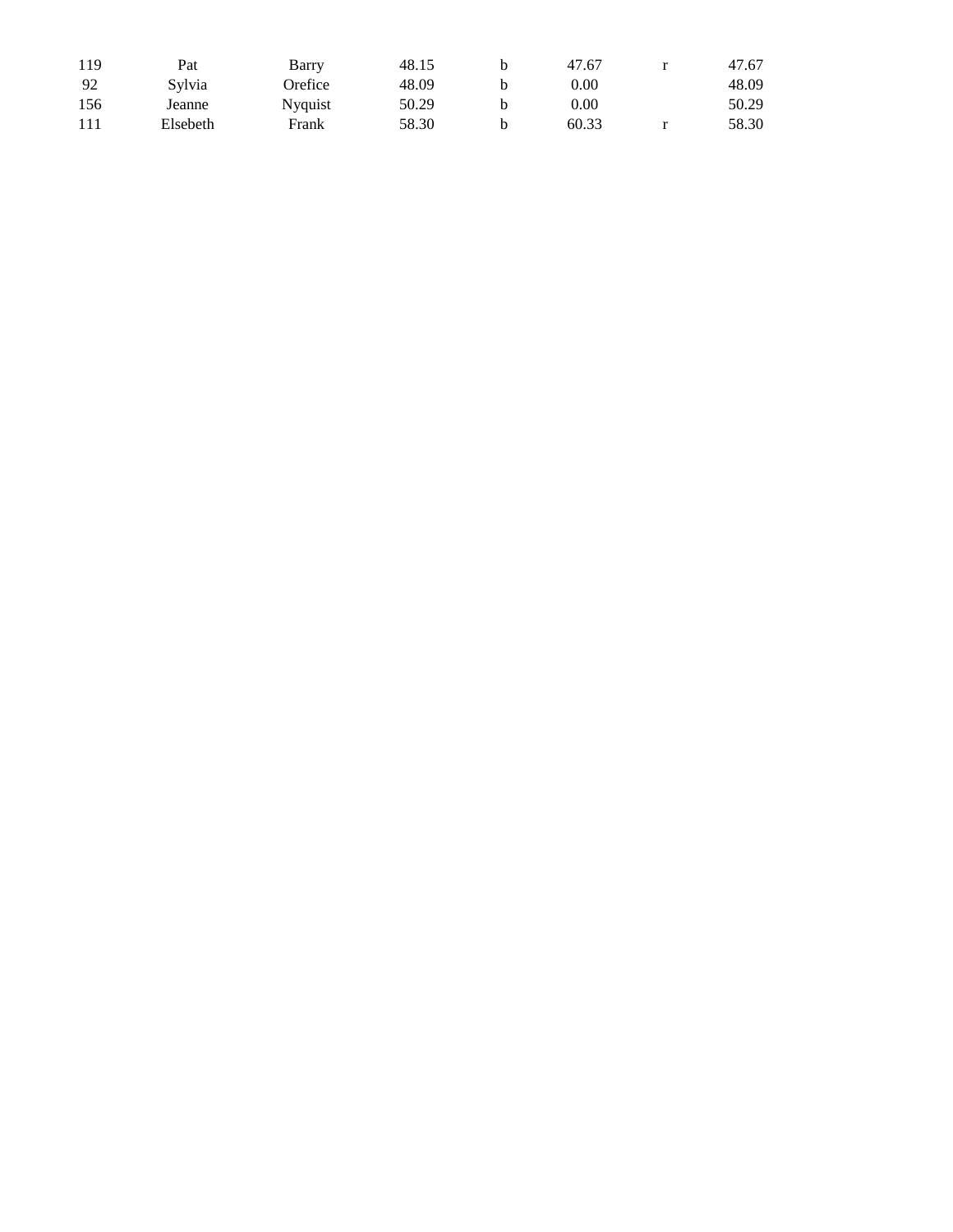| Bib<br>Number | <b>First Name</b> | Last Name     | First Run<br>Time | 1st Run<br>Course | Second Run<br>Time | 2nd Run<br>Course | Fastest<br>Time |
|---------------|-------------------|---------------|-------------------|-------------------|--------------------|-------------------|-----------------|
| 158           | Ken               | Park          | 22.91             | $\bf b$           | 37.45              |                   | 22.91           |
| 134           | Jay               | Pollock       | 23.64             | $\mathbf b$       | 23.37              | $\mathbf r$       | 23.37           |
| 144           | Gunther           |               |                   | $\mathbf b$       |                    | $\mathbf r$       |                 |
|               |                   | Bergner       | 23.39             |                   | 24.07              | $\mathbf r$       | 23.39           |
| 182           | Kevin             | Chapman       | 23.40             | $\mathbf b$       | 23.52              | $\mathbf r$       | 23.40           |
| 66            | Peter             | Dodd          | 23.60             | $\mathbf b$       | 24.40              | $\mathbf r$       | 23.60           |
| 79            | Paul              | Soper         | 23.70             | $\mathbf b$       | 24.78              | $\mathbf r$       | 23.70           |
| 60            | Dale              | Parshall      | 23.87             | $\mathbf b$       | 24.52              | $\mathbf r$       | 23.87           |
| 64            | <b>Bruce</b>      | Parshall      | 23.93             | $\mathbf b$       | 26.28              | $\mathbf r$       | 23.93           |
| 130           | Geoff             | Mihalko       | 23.99             | $\mathbf b$       | 25.99              | $\mathbf r$       | 23.99           |
| 117           | <b>Brian</b>      | Stanley       | 24.05             | $\mathbf b$       | 24.32              | $\mathbf r$       | 24.05           |
| 187           | Alex              | Ioica         | 24.09             | $\mathbf b$       | 24.55              | $\mathbf r$       | 24.09           |
| 198           | Scott             | Morrison      | 24.78             | $\mathbf b$       | 24.70              | $\mathbf r$       | 24.70           |
| 132           | Mark              | Stanford      | 24.80             | $\mathbf b$       | 24.96              | $\mathbf r$       | 24.80           |
| 186           | <b>Brian</b>      | Bogatin       | 24.83             | $\mathbf b$       | 26.24              | $\bf r$           | 24.83           |
| 100           | Alan              | Bean          | 24.90             | $\mathbf b$       | 25.26              | $\mathbf r$       | 24.90           |
| 140           | Ryan              | Rooper        | 25.18             | $\mathbf b$       | <b>DSQ</b>         | $\mathbf r$       | 25.18           |
| 10            | Chris             | Wiley         | 25.51             | $\mathbf b$       | 26.53              | $\mathbf r$       | 25.51           |
| 176           | Paul              | Lyshaug       | 25.70             | $\mathbf b$       | 26.49              | $\mathbf r$       | 25.70           |
| 131           | Gary              | Gunderson     | 0.00              |                   | 25.82              | $\mathbf r$       | 25.82           |
| 126           | Thomas            | Hildick       | 26.12             | $\mathbf b$       | 25.83              | $\mathbf r$       | 25.83           |
| 165           | Rob               | Weisskirchen  | 25.87             | $\mathbf b$       | 26.29              | $\mathbf r$       | 25.87           |
| 192           | Greg              | Dilger        | 0.00              |                   | 25.88              | $\mathbf r$       | 25.88           |
| 87            | Tom               | Scott         | 26.25             | $\mathbf b$       | 25.99              | $\mathbf r$       | 25.99           |
| 69            | Bob               | Lawrence      | 26.10             | $\mathbf b$       | 26.77              | $\mathbf r$       | 26.10           |
| 160           | Garth             | Eliason       | 26.38             | $\mathbf b$       | $0.00\,$           |                   | 26.38           |
| 142           | Mark              | Conan         | 27.26             | $\mathbf b$       | 26.40              | $\mathbf r$       | 26.40           |
| 205           | Jerry             | Fitzpatrick   | 26.47             | $\mathbf b$       | 26.84              | $\mathbf r$       | 26.47           |
| 46            | Daryl             | Seitzer       | 26.75             | $\mathbf b$       | 26.48              | $\mathbf r$       | 26.48           |
| 11            | Farzin            | Ghezel        | 27.41             | $\mathbf b$       | 26.87              | $\mathbf r$       | 26.87           |
| 136           | Vladimir          | Didenko       | 26.95             | $\mathbf b$       | 26.89              | $\mathbf r$       | 26.89           |
| 67            | Jack              | Walker        | 27.14             | $\mathbf b$       | 27.23              | $\mathbf r$       | 27.14           |
| 115           | Bob               | Long          | 27.28             | $\mathbf b$       | 27.71              | $\mathbf r$       | 27.28           |
| 190           | Dave              | Pritchard     | 27.30             | $\mathbf b$       | 27.99              | $\mathbf r$       | 27.30           |
| 184           | Daniel            | Petrusich     | 27.65             | $\mathbf b$       | 27.56              | $\mathbf r$       | 27.56           |
| 42            | Alan              | Polaski       | 27.91             | $\mathbf b$       | 29.92              | $\mathbf r$       | 27.91           |
| 77            | Clay              | Poppert       | 28.16             | $\mathbf b$       | 29.20              | $\mathbf r$       | 28.16           |
| 145           | Steve             | Claussen      | 31.26             | $\mathbf b$       | 28.24              | $\mathbf r$       | 28.24           |
| 88            | <b>Brice</b>      | Beck          | 28.27             | $\mathbf b$       | 28.81              | $\mathbf r$       | 28.27           |
| 135           | Chad              | Harris        | 28.41             | b                 | 28.74              | $\mathbf r$       | 28.41           |
| 58            | <b>Bruce</b>      | Kuper         | <b>DNF</b>        | $\mathbf b$       | 28.47              | $\mathbf r$       | 28.47           |
| 183           | Tim               | Cundari       | 28.55             | b                 | 29.48              | $\mathbf r$       | 28.55           |
| 195           | Randall           | Lew           | 28.69             | b                 | 29.78              | $\mathbf r$       | 28.69           |
| 63            | Gordon            | Lusk          | 28.71             | $\mathbf b$       | 30.29              | $\mathbf r$       | 28.71           |
| 71            | Keith             | Appleman      | 28.91             | $\mathbf b$       | 30.54              | $\mathbf r$       | 28.91           |
| 155           | Michael           | Mecham        | 28.92             | $\mathbf b$       | 29.65              | $\mathbf r$       | 28.92           |
| $22\,$        | Joe               | Nelson        | 28.93             | b                 | 32.83              | $\mathbf r$       | 28.93           |
| 177           | Calvin            | Rasmussen     | 29.14             | $\mathbf b$       | 29.20              | $\mathbf r$       | 29.14           |
| 19            | Frank             | Hadella       | 29.29             | $\mathbf b$       | 29.73              | $\mathbf r$       | 29.29           |
| 65            | Tracy             | Livingston    | 29.35             | $\mathbf b$       | 29.59              | $\mathbf r$       | 29.35           |
| 146           | Daniel            | Lane          | 29.38             | $\mathbf b$       | 31.83              | $\mathbf r$       | 29.38           |
| 151           | Terry             | Becerra       | 29.52             | $\mathbf b$       | 29.96              | $\mathbf r$       | 29.52           |
| 40            | McCoy             | Smith         | 29.60             | $\mathbf b$       | 30.81              | $\mathbf r$       | 29.60           |
| 196           | Charley           | Scott         | 29.64             | $\mathbf b$       | 30.47              | $\mathbf r$       | 29.64           |
| 47            | John              | <b>Barton</b> | 29.65             | $\mathbf b$       | 29.85              | $\mathbf r$       | 29.65           |
|               |                   |               |                   |                   |                    |                   |                 |